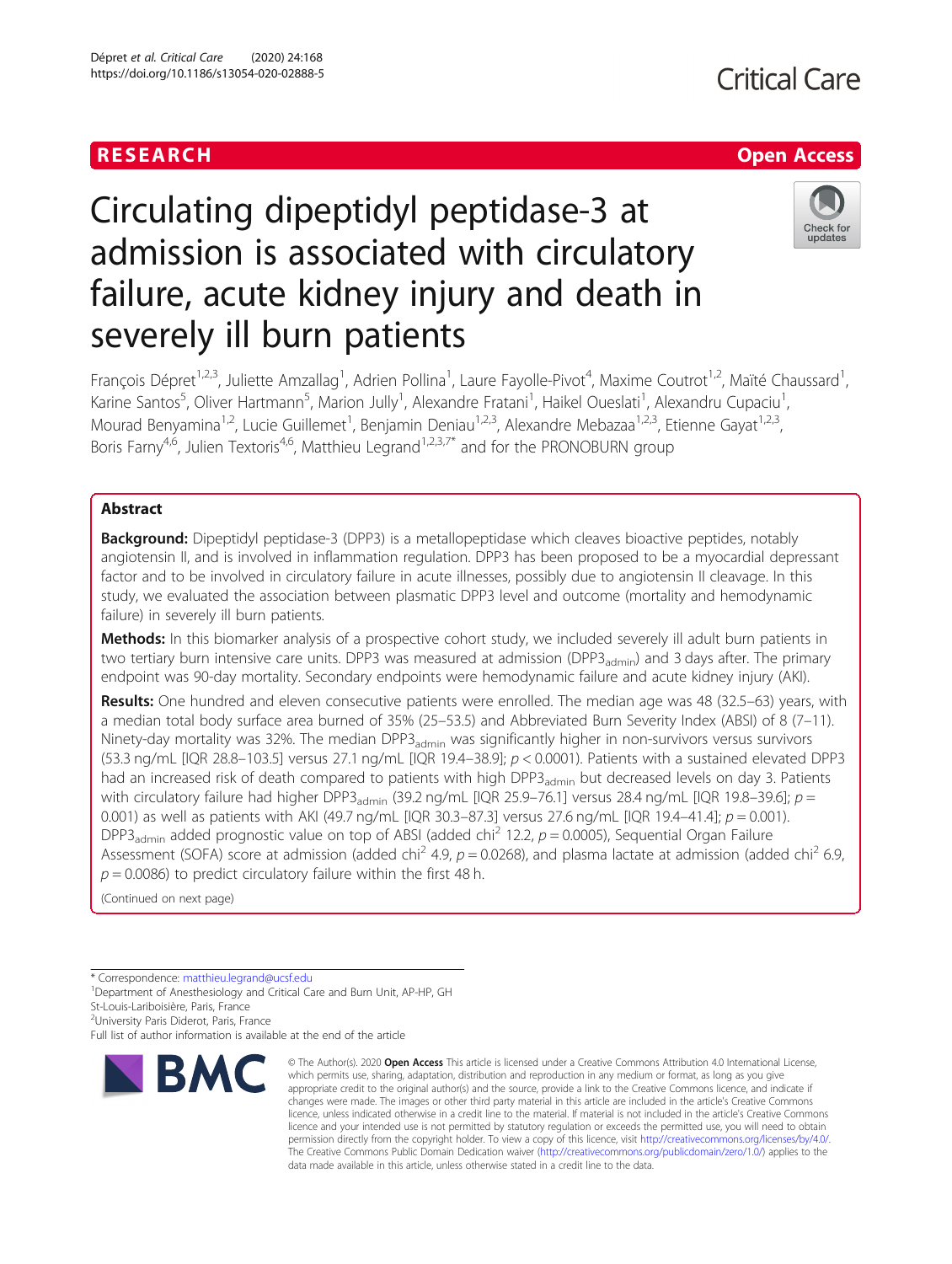# (Continued from previous page)

**Conclusions:** Plasma DPP3 concentration at admission was associated with an increased risk of death, circulatory failure, and AKI in severely burned patients. Whether DPP3 plasma levels could identify patients who would respond to alternative hemodynamic support strategies, such as intravenous angiotensin II, should be explored.

**Keywords:** Dipeptidyl peptidase-3, Burn patients, Mortality, Acute kidney injury, Biomarkers

# Background

Severe burn injury is associated with an early and profound hypovolemia followed by an intense systemic inflammatory response. Hemodynamic management, including fluid resuscitation, has long been recognized as the cornerstone of the early management and hemodynamic resuscitation of severely burned patients [[1](#page-7-0)–[3\]](#page-7-0). However, a systemic inflammatory response may be associated with distributive shock and/or acute myocardial dysfunction [[4](#page-7-0)]. Dipeptidyl peptidase-3 (DPP3), also named enkephalinase B or red cell angiotensinase, is a predominantly intracellular, ubiquitously expressed, zinc-dependent metallopeptidase involved in the metabolism of peptides [[5\]](#page-7-0) implicated in many different pathways (e.g., blood pressure regulation, inflammation). DPP3 cleaves bioactive peptides, notably angiotensin II, enkephalins, and endomorphins [\[6](#page-7-0)–[8](#page-7-0)]. We hypothesize that cleavage of angiotensin II by DPP3 may promote vasodilatation and circulatory failure. Severe burn patients are at high risk of developing vasodilatory shock with systemic inflammatory response after the early phase of hypovolemic shock. The main objective of this study was therefore to assess the association between DPP3 at admission (DPP3 $_{\text{admin}}$ ) and day 3 (DPP3 $_{\text{Day3}}$ ) with 90-day mortality in severely burned patients. The secondary objective was to evaluate the association between DPP3 and organ dysfunction (i.e., circulatory failure and acute kidney injury (AKI)).

# Methods

# Study design and population

We conducted a double-center cohort study in the Burn Unit of Saint Louis Hospital (Assistance Publique Hôpitaux de Paris), Paris, and in the Burn Unit of Edouard Herriot Hospital, Lyon, France. The study was approved by our local ethic committee (PRONOBURN study, comité de protection des personnes IV, St-Louis Hospital; Institutional Review Board 00003835, protocol 2013/17NICB). All patients admitted to our intensive care burn units (ICBU) between April 2014 and April 2016 and meeting the inclusion criteria were included. Inclusion criteria were the following:

- A total body surface area [TBSA] burned > 15%
- Admission in the ICBU within the 72 h following burn injury
- No decision to withdraw life support
- Available plasma sample at admission

# Outcome

The endpoints were 90-day mortality, circulatory failure in the first 48 h, and AKI.

# Measurements

The following data have been collected: sex, age, body mass index (BMI), TBSA, full-thickness body surface area (BSA) burned, mechanism of injury and patients' characteristics, Abbreviated Burn Severity Index (ABSI) [[9\]](#page-7-0), Unit Burn Standard (UBS) [\[10](#page-7-0)], Sequential Organ Failure Assessment (SOFA) score [\[11\]](#page-7-0), 28- and 90-day mortality, and AKI. Patients were resuscitated according to the Intensive Care Burn Unit resuscitation protocol [[12\]](#page-7-0). A transthoracic or transesophageal echocardiography was performed at admission of patients according to the decision of the physician in charge. When performed, left ventricular ejection fraction (LVEF) was visually evaluated and systolic cardiac dysfunction was defined by a LVEF  $< 50\%$  [\[13](#page-7-0)]. Circulatory failure was defined as a need for hemodynamic support with inotrope and/or a vasopressor (i.e., dobutamine, epinephrine, or norepinephrine) despite appropriate fluid resuscitation in the first 48 h. We choose this time frame to identify circulatory failure related to burn injury (as opposed to sepsis or surgical procedures which occur later during the course of burn injuries). AKI was defined and staged according to the Kidney Disease: Improving Global Outcomes (KDIGO) criteria [[14\]](#page-7-0) during the first 7 days post admission. Admission serum creatinine e (Screat $_{\text{admin}}$ ) was used as baseline Screat.

Venous blood samples were collected at admission and at day 3 in tubes containing ethylene-diamine-tetra-acetic acid. After centrifugation, plasma was kept frozen at − 80 °C until assayed. DPP3 was measured using the recently developed DPP3 luminescence immunoassay [\[15\]](#page-7-0).

### Statistical analysis

Values are expressed as medians and interquartile ranges (IQR) or counts and percentages as appropriate. Group comparisons of continuous variables were performed using Kruskal-Wallis test. Categorical data were compared using Pearson's chi-squared test for count data. DPP3 data was log-transformed. Cox proportional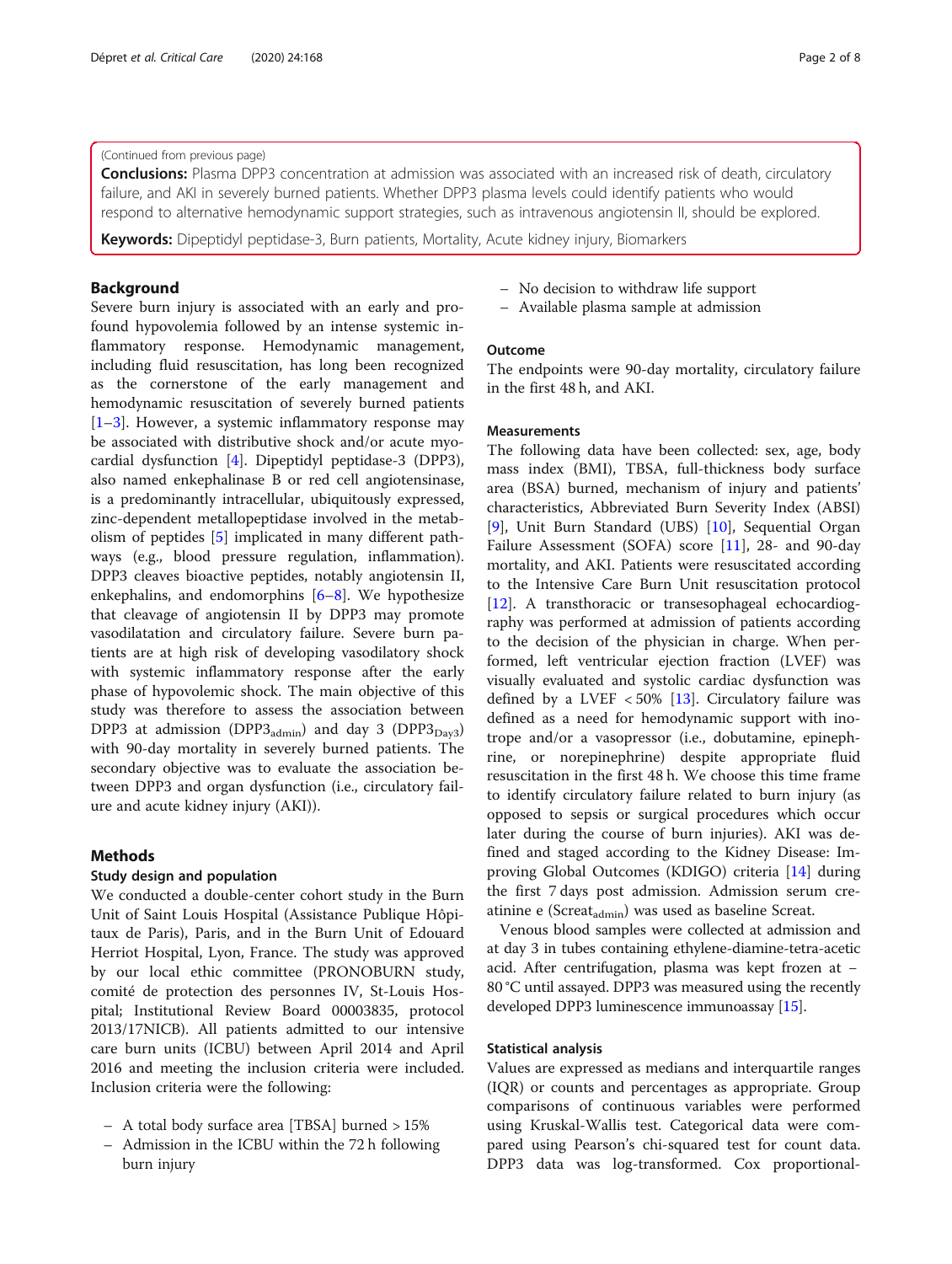hazards regression was used to analyze the effect of risk factors on survival in uni- and multivariable analyses, and logistic regression was used for dichotomous endpoints. In both cases, to demonstrate independence from other variables, the added value of DPP3 on top of these was evaluated based on the likelihood ratio chi-squared test for nested models. The concordance index (C index or AUC) is given as an effect measure for uni- and multivariable models. For multivariable models, a bootstrapcorrected version of the C index is given. For continuous variables, hazard ratios (HR) or odds ratios (OR), as appropriate, were standardized to describe the HR/OR for a change of one IQR. HR (Cox regression) are used if time-to-event data is available; OR (logistic regression) are used if endpoints have event data (yes/no) only. Survival curves plotted by the Kaplan-Meier method were used for illustrative purposes. For dichotomous endpoints, receiver operating characteristic (ROC) curves were constructed for illustration. All statistical tests were 2-tailed and a two-sided p-value of 0.05 was considered for significance. The statistical analyses were performed using R version 3.4.3 ([http://www.r-project.org,](http://www.r-project.org) library rms, Hmisc, ROCR) and Statistical Package for the Social Sciences (SPSS) version 22.0 (SPSS Inc., Chicago, Illinois, USA).

# Results

# Study population

From April 2014 to April 2016, 208 consecutive patients met the inclusion criteria; 55 patients had missing plasma at admission and were not included in the final analysis, resulting in 111 patients that were analyzed. The characteristics of the patients included in this study are summarized in Table [1.](#page-3-0) The median age was 48 (32.5–63) years, with a median TBSA of 35% (25–53.5) and median ABSI of 8 (7-11). All patients had a  $DPP3_{ad}$ .  $_{\text{min}}$  measurement and 79 patients (71%) had DPP3 $_{\text{Dav3}}$ (10 patients died before day 3 and 22 patients had missing measurements at day 3).

# DPP3admin and 90-day mortality

Thirty-six (32%) patients died before day 90. Median  $DPP3_{\text{admin}}$  was significantly higher in non-survivors versus survivors (53.3 ng/mL [IQR 28.8–103.5] versus 27.1 ng/mL [IQR 19.4–38.9];  $p < 0.0001$ ). We observed a stepwise increase in mortality among quartile groups of  $DPP3_{\text{admin}}$ , the patients in the highest quartile having the highest mortality (Fig. [1\)](#page-4-0). There was no interaction between DPP3 value and TBSA  $(p = 0.7132)$  (Supple-mentary Figure [1\)](#page-6-0). The C index of  $DPP3$ <sub>admin</sub> for 90-day mortality was  $0.734$  (0.653–0.815,  $p < 0.0001$ , standardized HR 2.6  $(1.9-3.6)$ ). DPP3 $_{\text{admin}}$  added prognostic value on top of ABSI (added chi<sup>2</sup> 24.5,  $p < 0.0001$ ), SOFA score at admission (SOFA<sub>admin</sub>, added chi<sup>2</sup> 15.4,  $p$  <

0.0001), and lactate at admission (added chi<sup>2</sup> 11.7,  $p =$ 0.0006) to predict 90-day mortality (Fig. [2](#page-4-0)). Furthermore, adding  $DPP3_{\text{Dav3}}$  to  $DPP3_{\text{admin}}$  provided added value to predict 90-day mortality (added chi<sup>2</sup> 5.6,  $p = 0.018$ ; missing data at day 3 replaced with admission data). Patients with a high  $DPP3_{\text{admin}}$  that decreased at day 3 had a better prognosis than patients with high  $DPP3_{\text{admin}}$  and sustained  $DPP3_{\text{Dav3}}$  $DPP3_{\text{Dav3}}$  $DPP3_{\text{Dav3}}$  (Fig. 3).

# DPP3 and circulatory failure

Fifty-three (48%) patients had circulatory failure during the first 48 h (44 patients received norepinephrine, five patients received dobutamine + norepinephrine, 4 patients received epinephrine). DPP3<sub>admin</sub> was significantly higher in patients with circulatory failure compared to patients without (39.2 ng/mL [IQR 25.9–76.1] versus 28.[4](#page-5-0) ng/mL [IQR 19.8-39.6];  $p = 0.001$ ) (Fig. 4 left panel). DPP3<sub>admin</sub> was associated with circulatory failure with an AUC of 0.680 (0.581-0.778,  $p < 0.0001$ , standardized OR 2.8 (1.6–4.9)). DPP $3_{\text{admin}}$  provided value on top of ABSI (added chi<sup>2</sup> 12.2,  $p = 0.0005$ ), SOFA score at admission (SOFA<sub>admin</sub>, added chi<sup>2</sup> 4.9,  $p = 0.0268$ ), and lactate at admission (added chi<sup>2</sup> 6.9,  $p = 0.0086$ ) to predict hemodynamic support in the first 48 h. There was no correlation between DPP3 and the volume administered on day 1 ( $r = 0.17$ ,  $p = 0.07$ ).

Fifty-nine patients (53%) had an echocardiography performed at admission. Among them, 10 (17%) patients had a systolic cardiac dysfunction. DPP3<sub>admin</sub> was significantly higher in patients with systolic cardiac dysfunction compared to patients without (62.4 ng/mL [IQR 40.4–112.3] versus 29.3 ng/mL [IQR 22.4–45.1];  $p <$ 0.0122) (Fig. [4](#page-5-0) middle panel). The area under the ROC curve for  $DPP3_{\text{admin}}$  to predict systolic cardiac dysfunction was 0.753 (95%CI 0.582–0.925,  $p = 0.0054$ ).

## DPP3 and acute kidney injury

Thirty-five (32%) patients developed AKI during the first 7 days. DPP3<sub>admin</sub> was significantly higher in patients with AKI compared to patients without (49.7 ng/mL [IQR 30.3-87.3] versus 27.6 ng/mL [IQR 19.4-41.4];  $p =$ 0.001) (Fig. [4](#page-5-0) right panel).  $DPP3_{\text{admin}}$  was associated with AKI with an AUC of 0.735 (0.641-0.829,  $p = 0.0005$ , standardized OR 2.3 (1.4–4.0)). DPP3 $_{\text{admin}}$  added value on top of ABSI (added chi<sup>2</sup> 9.4,  $p = 0.0022$ ), SOFA score at admission (SOFA<sub>admin</sub>, added chi<sup>2</sup> 14.3,  $p = 0.0002$ ), but not on top of creatinine at admission (added chi<sup>2</sup> 0.3,  $p = 0.5954$ ) to predict AKI.

# **Discussion**

In this biomarker analysis of a prospective cohort, we observed that DPP3<sub>admin</sub> was strongly associated with 90-day mortality, circulatory failure, and AKI in severely burned patients. Furthermore, adding DPP3<sub>admin</sub> to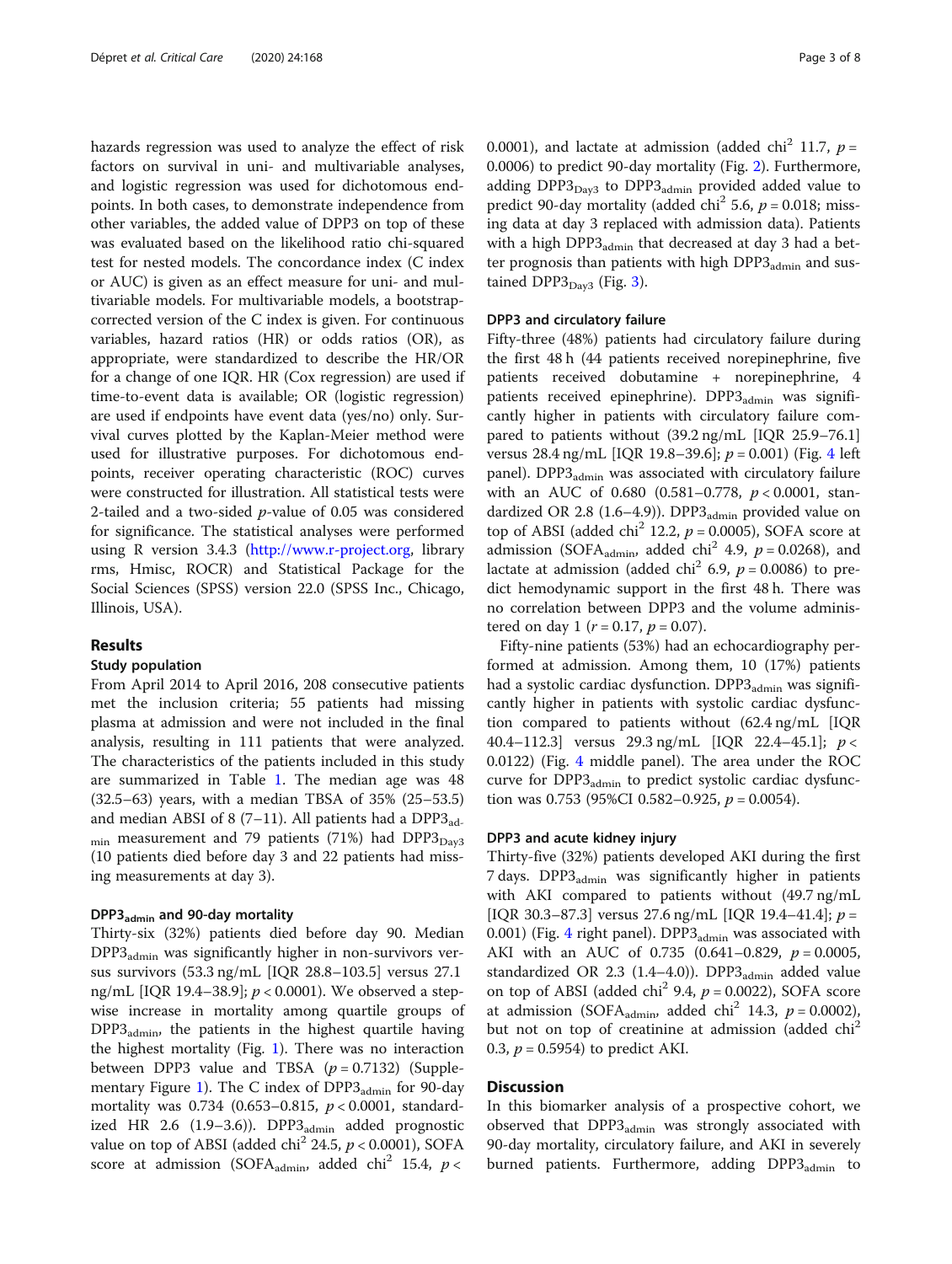#### <span id="page-3-0"></span>Table 1 Patients characteristics

| Patient's characteristics              | Total, $N = 111$      | 90-day survivors, $N = 75$ | 90-day non-survivors, $N = 36$ | р        |
|----------------------------------------|-----------------------|----------------------------|--------------------------------|----------|
| Sex, male-n (%)                        | 71 (64)               | 51 (68)                    | 20 (56)                        | 0.2858   |
| Age-year                               | 48 [32.5-63]          | 42 [29-58]                 | 56.5 [42-79]                   | 0.0013   |
| $BMI$ <sub>kg/m<sup>2</sup></sub>      | 25.2 [22.9-28.7]      | 25.1 [23-28.3]             | 25.7 [22.4-29.1]               | 0.9673   |
| <b>Medical history</b>                 |                       |                            |                                |          |
| $CIC - n$ (%)                          | 3(2.7)                | 2(3)                       | 1(3)                           | 1.0000   |
| $COPD - n$ (%)                         | 3(2.7)                | 2(3)                       | 1(3)                           | 1.0000   |
| $CKD - n(n)$                           | 5(4.5)                | 1(1)                       | 4(11)                          | 0.0374   |
| Chronic HBP-n (%)                      | 25 (22.5)             | 12(16)                     | 13(36)                         | 0.0277   |
| Psychiatric-n (%)                      | 34 (30.6)             | 22 (29)                    | 12(33)                         | 0.6668   |
| <b>Burn characteristics</b>            |                       |                            |                                |          |
| TBSA-%                                 | 35 [25-53.5]          | 32 [22-45]                 | 57 [31-70]                     | < 0.0001 |
| Deep burn BSA-%                        | 21 [10-40]            | 17 [7-30]                  | 42 [15-61]                     | 0.0001   |
| Inhalation injury- $n$ (%)             | 54 (48.6)             | 28 (37)                    | 26 (72)                        | 0.0012   |
| Characteristics during hospitalization |                       |                            |                                |          |
| Mechanic ventilation-n (%)             | 82 (73.9)             | 52 (69)                    | 30(83)                         | 0.1799   |
| DPP3 <sub>admin</sub> (ng/mL)          | 30.6 [22.4-53.6]      | 27.1 [19.4-40.2]           | 53.3 [29.5-104]                | < 0.0001 |
| DPP3 <sub>day3</sub> (ng/mL)           | 17.3 [11.8-25.2]      | 14.1 [11.5-20.6]           | 22.1 [16.6-30.8]               | 0.0102   |
| Screat-umol/L                          | 72.5 [56.5-92]        | 70 [54.8-81.3]             | 90.5 [67.3-138.3]              | 0.0003   |
| Lactate-mmol/L                         | $3.5$ [ $2.0 - 5.7$ ] | $2.7$ [1.7-4.6]            | $5.2$ [ $3.5-8$ ]              | < 0.0001 |
| Bilirubin-mmol/L                       | 14.0 [9.3-21.3]       | 12.9 [9-19.3]              | 18 [10.9-25.9]                 | 0.0945   |
| Platelet-G/L                           | 250 [185-304]         | 236 [183-277]              | 279 [180-372]                  | 0.3840   |
| Length of hospitalization-days         | 90 [35.5-90]          | 41 [26-61]                 | $18$ [2-32.5]                  | < 0.0001 |
| $RRT - n$ (%)                          | 24 (21.6)             | 5(7)                       | 28 (78)                        | < 0.0001 |
| <b>Severity scores</b>                 |                       |                            |                                |          |
| <b>SOFA</b>                            | 4 [1-7]               | $2[0-4]$                   | $6.5$ [3.3-9.8]                | < 0.0001 |
| ABSI                                   | $8[7-11]$             | $8[6-9]$                   | $11 [9 - 13]$                  | < 0.0001 |
| SAPS2                                  | 33 [23-47]            | 28 [20-42]                 | 47 [33-62]                     | < 0.0001 |
| <b>UBS</b>                             | 100 [52.5-166]        | 84 [45-132]                | 184 [86-249]                   | < 0.0001 |
| Hemodynamic on admission               |                       |                            |                                |          |
| Echocardiography, n (%)                | 59 (53)               | 33 (44)                    | 26 (72)                        | 0.0078   |
| Systolic cardiac dysfunction, n (%)    | 10(9)                 | 2(3)                       | 8(22)                          | 0.0163   |
| Circulatory failure, n (%)             | 53 (48)               | 24 (32)                    | 29 (81)                        | < 0.0001 |
| MAP in mmHq                            | 79 [70-95]            | 84 [73-97]                 | 73 [64-85]                     | 0.0104   |
| Volume of crystalloids at day 1        | 8250 [3700-15,000]    | 6700 [3300-12,800]         | 13,400 [6430-18,380]           | 0.0018   |
| Volume of crystalloids at day 2        | 3000 [1000-5650]      | 2500 [1000-5150]           | 4000 [2000-7500]               | 0.1078   |

BMI body mass index, CIC chronic ischemic cardiopathy, COPD chronic obstructive pulmonary disease, CKD chronic kidney disease, HBP high blood pressure, TBSA total burn surface area, ECMO extracorporeal membrane oxygenation, Screat serum creatinine at admission, RRT renal replacement therapy, SOFA score simplified organ failure assessment, ABSI Abbreviated Burn Severity Index, UBS Unit Burn Standard, SAPS 2 The Simplified Acute Physiology Score

 $\text{SOFA}_{\text{admin}}$ , lactate $_{\text{admin}}$ , or ABSI outperformed these prognostic factors to predict 90-day mortality. Serial measurements of DPP3 have improved the prediction of outcome compared to DPP3<sub>admin</sub> alone.

While the prognosis of burn patients has improved, the mortality of most severe patients remains high with many patients dying from circulatory failure and multiple organ failure [[16](#page-7-0), [17\]](#page-7-0). Initial hemodynamic management has long been considered critical in the treatment and prognosis of burn patients  $[18]$ . Burn injury is characterized by an initial hypodynamic state with low cardiac output due to hypovolemia followed by a hyperdynamic state with high cardiac output and low vascular resistance developing 12 to 24 h after the injury  $[1]$  $[1]$ . The severity of the distributive shock and occurrence of cardiac dysfunction may, however, vary greatly between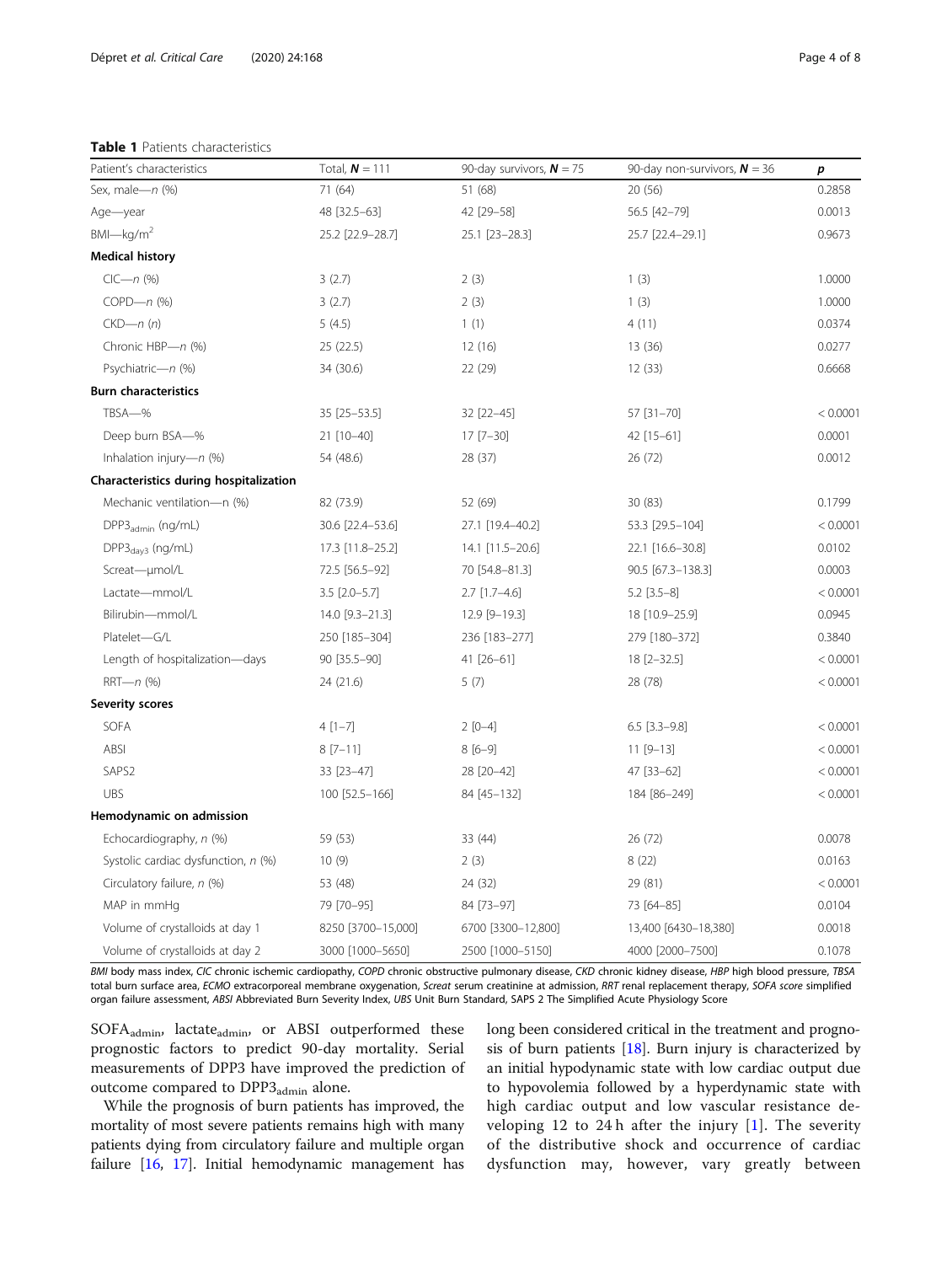<span id="page-4-0"></span>

patients. The association between DPP3 levels, circulatory failure, and AKI is consistent with the current understanding of AKI in the critically ill, associating hemodynamic factors and inflammation/immune response [[19,](#page-7-0) [20](#page-7-0)]. These results might also be expected in patients developing systemic inflammatory response from

different causes (e.g., sepsis, post-cardiopulmonary bypass, post-cardiac arrest, pancreatitis), and it should be further explored.

In the current study, DPP3 was strongly associated with mortality and hemodynamic failure, even after adjustment for classic markers of severity and prognosis.

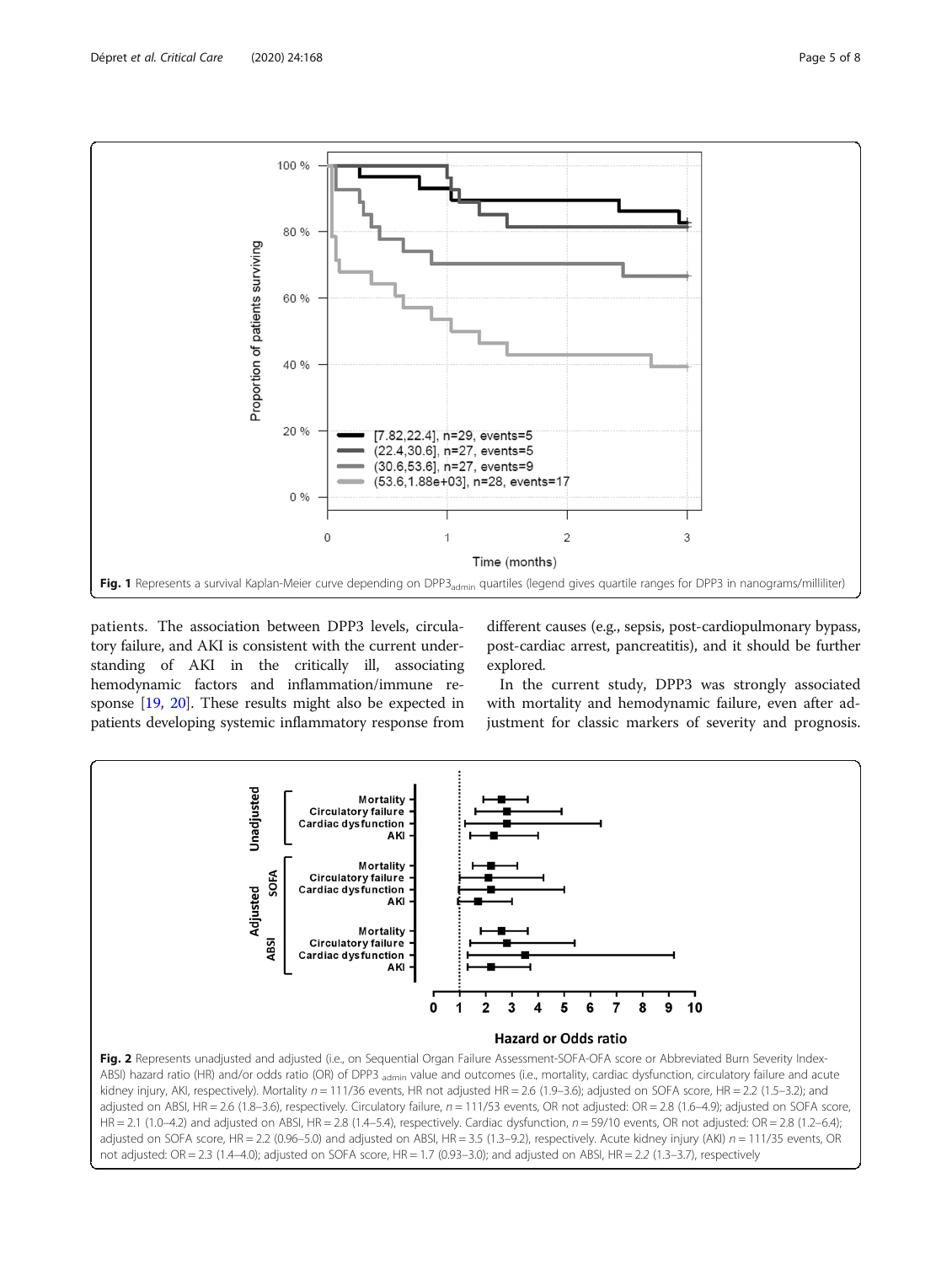<span id="page-5-0"></span>

Recently, Deniau et al. observed an association between high plasmatic levels of DPP3 and high mortality and organ dysfunction in severe heart failure patients. Furthermore, I.V. administration of DPP3 rapidly deteriorated cardiac contraction in mice [\[21\]](#page-7-0). In an ancillary study of the OptimaCC study, Takagi et al. showed that high circulating DPP3 was associated with low cardiac index, refractory shock, and high mortality in patients with cardiogenic shock [[22\]](#page-7-0).

The results of the present study have several potential implications for future research. First, the identification of patients with high plasma DPP3 may trigger cardiac function assessment. Second, high DPP3 levels at admission may help to select candidate patients for

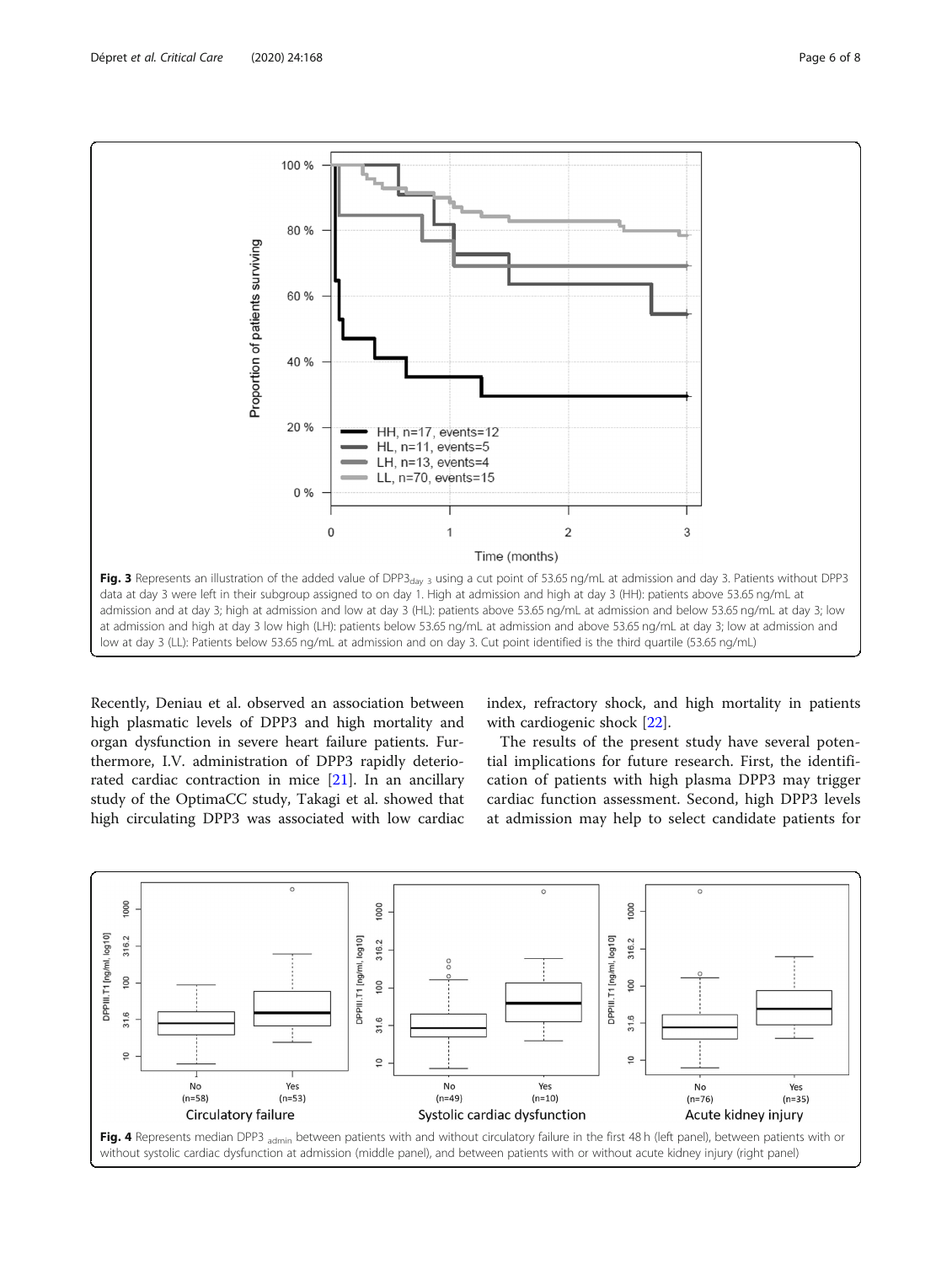<span id="page-6-0"></span>alternative vasopressor therapies, especially for infusion of angiotensin II [[23,](#page-7-0) [24\]](#page-7-0). Angiotensin II has been found to be downregulated in some forms of septic shock associated with poor prognosis [\[25](#page-7-0)]. DPP3 cleaves angiotensin II and may, therefore, play a role in vasoplegic shock by reducing angiotensin II levels. Since angiotensin II is not easy to measure in clinical practice, DPP3 may represent a potential candidate biomarker for selecting patients most likely to respond to angiotensin II infusion. Third, pharmacological inhibition of DPP3 by a specific antibody has been shown to promptly restore and sustain cardiac contraction in mice [[21](#page-7-0)] and might be a therapeutic option in burn patients with high DPP3. All these strategies are hypothesis and require exploration and validation in well-designed prospective human studies.

Our study has several limitations. First, the observational design of the present study does not allow us to conclude on the causality between DPP3 and mortality or organ dysfunction. Second, the study contains a relatively low number of patients, even though this is one of the largest cohort studies among critically ill burn patients with sufficient power to identify an association between the biomarker levels and outcomes. Thirdly, factors influencing DPP3 metabolism are unknown and will need further exploration in critically ill burn patients. Finally, only half of our patients had an echocardiography at admission, limiting the interpretation of the association between DPP3 levels and cardiac dysfunction.

# Conclusion

Plasma DPP3 concentration at admission was associated with an increased risk of death, circulatory failure, and AKI in severely burned patients. Whether DPP3 plasma levels could identify patients who would respond to alternative hemodynamic support strategies, such as intravenous angiotensin II, should be explored.

### Supplementary information

Supplementary information accompanies this paper at [https://doi.org/10.](https://doi.org/10.1186/s13054-020-02888-5) [1186/s13054-020-02888-5](https://doi.org/10.1186/s13054-020-02888-5).

Additional file 1: Figure S1. represents interaction between Total Body Surface Area (TBSA) and DPP3<sub>admin</sub> (TIF 43 kb)

Additional file 2. Supplementary data Table 1. Patients characteristics according to TBSA (Total burn surface area).

#### Abbreviations

DPP3: Dipeptidyl peptidase-3; AKI: Acute kidney injury; ICBU: Intensive care burn unit; TBSA: Total body surface area burn; BMI: Body mass index; BSA: Body surface area; ABSI: Abbreviated Burn Severity Index; UBS: Unit Burn Standard; SOFA: Sequential Organ Failure Assessment; LVEF: Left ventricular ejection fraction; KDIGO: Kidney Disease: Improving Global Outcomes; IQR: Interquartile range; HR: Hazard ratio; OR: Odds ratio; ROC: Receiver operator characteristics

#### Acknowledgments

The paramedical staff of Burn Intensive Care unit of Saint-Louis hospital for their active participation to the protocol. We thank the Clinical Research Assistants, Marie-Céline Fournier, and Elisabeth Cerrato from the joint research unit HCL/bioMérieux for the technical assistance with the samples.

#### Authors' contributions

FD collected the data, contributed to the interpretation of the data, and drafted the manuscript. AP collected the data, contributed to the interpretation of the data, and drafted the manuscript. JA collected the data, contributed to the interpretation of the data, and drafted the manuscript. LFP collected the data, contributed to the interpretation of the data, and drafted the manuscript. MCo collected the data, contributed to the interpretation of the data, and drafted the manuscript. MCh collected the data, contributed to the interpretation of the data, and drafted the manuscript. KS performed DPP3 measurements, contributed to the interpretation of the data, and drafted the manuscript. OH performed analysis and contributed to the interpretation of the data, and drafted the manuscript. MJ collected the data, contributed to the interpretation of the data, and drafted the manuscript. AF collected the data, contributed to the interpretation of the data, and drafted the manuscript. HO collected the data, contributed to the interpretation of the data, and drafted the manuscript. AC collected the data, contributed to the interpretation of the data, and drafted the manuscript. MB collected the data, contributed to the interpretation of the data, and drafted the manuscript. LG collected the data, contributed to the interpretation of the data, and drafted the manuscript. BD collected the data, contributed to the interpretation of the data, and drafted the manuscript. AM conceived the study, contributed to the interpretation of the data, and drafted the manuscript. BF collected the data, contributed to the interpretation of the data, and drafted the manuscript. JT collected the data, contributed to the interpretation of the data, and drafted the manuscript. ML conceived the study, contributed to the interpretation of the data, and drafted the manuscript. The authors read and approved the final manuscript.

#### Funding

This study was supported by a grant from the "Association des Gueules cassées" to Matthieu Legrand. Measurement of DPP3 was funded by 4TEEN4 Pharmaceuticals GmbH.

#### Availability of data and materials

The datasets used and/or analyzed during the current study are available from the corresponding author on reasonable request.

#### Ethics approval and consent to participate

The study protocol was approved by our local research ethical committee (Comité de Protection des Personnes 2013/17NICB).

#### Consent for publication

Not applicable.

#### Competing interests

FD has received research grants from the French ministry of health, Société française d'anesthésie reanimation, European Society of Intensive Care Medicine, and lecture fees Sedana medical.

JA has no conflict of interest. MCo has no conflict of interest.

MCh has no conflict of interest.

KS and OH are employed by 4TEEN4 Pharmaceuticals GmbH, a company which holds patent rights in and commercializes the DPP3 assay.

MJ has no conflict of interest. AF has no conflict of interest.

HO has no conflict of interest.

AC has no conflict of interest.

MB has no conflict of interest.

LG has no conflict of interest.

BD received research grant from 4TEEN4 Pharmaceuticals GmbH. AM has received speaker's honoraria from Novartis, Orion, and Servier and fees as a member of the advisory board and/or steering committee from Cardiorentis, Adrenomed, sphingotec, Sanofi, Roche, Abbott, and Bristol-Myers Squibb.